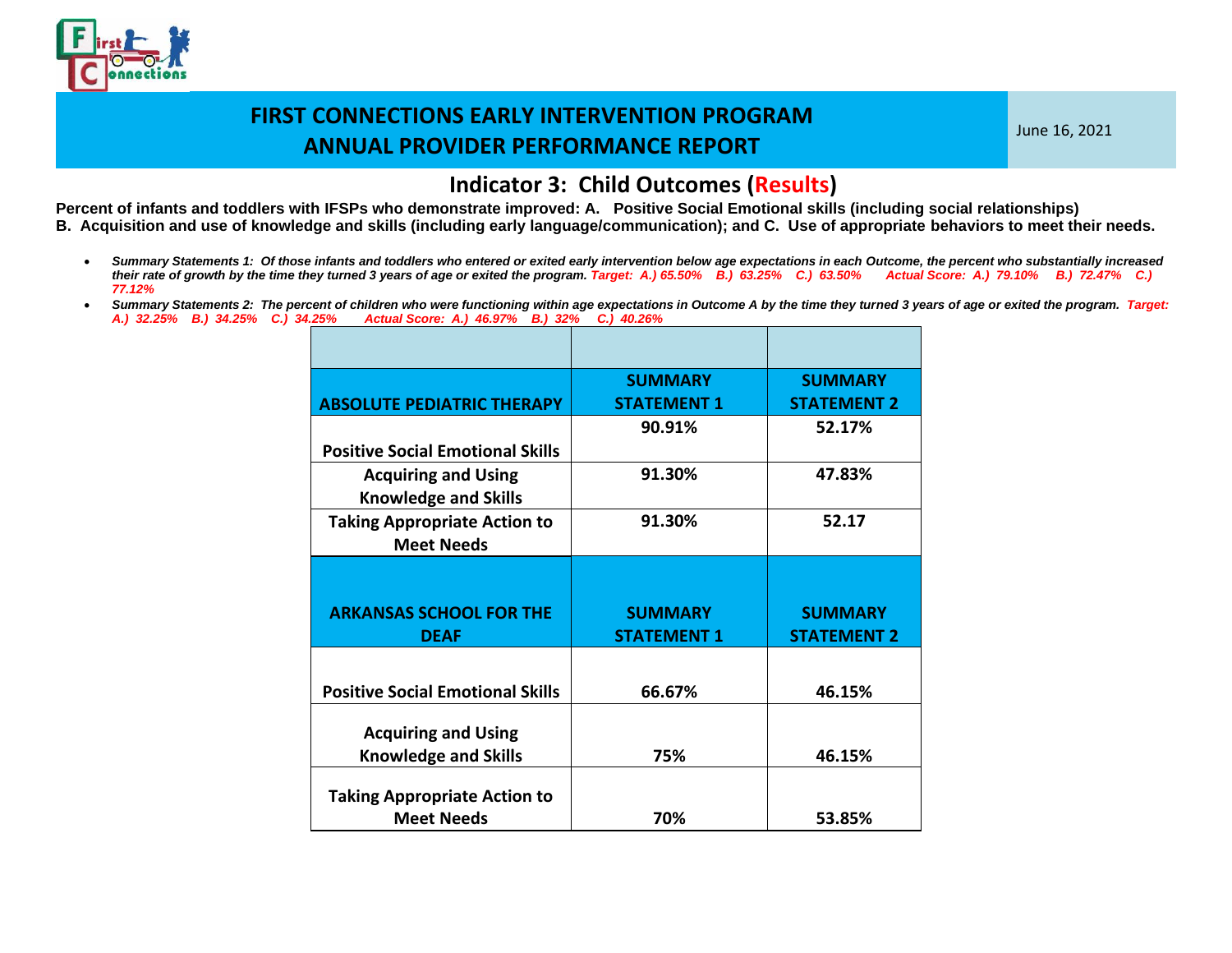

June 16, 2021

#### **Indicator 3: Child Outcomes (Results)**

- *Summary Statements 1: Of those infants and toddlers who entered or exited early intervention below age expectations in each Outcome, the percent who substantially increased their rate of growth by the time they turned 3 years of age or exited the program. Target: A.) 65.50% B.) 63.25% C.) 63.50% Actual Score: A.) 79.10% B.) 72.47% C.) 77.12%*
- *Summary Statements 2: The percent of children who were functioning within age expectations in Outcome A by the time they turned 3 years of age or exited the program. Target: A.) 32.25% B.) 34.25% C.) 34.25% Actual Score: A.) 46.97% B.) 32% C.) 40.26%*

| <b>BUILDING BRIDGES</b>                                   | <b>SUMMARY</b><br><b>STATEMENT 1</b> | <b>SUMMARY</b><br><b>STATEMENT 2</b> |
|-----------------------------------------------------------|--------------------------------------|--------------------------------------|
|                                                           |                                      |                                      |
| <b>Positive Social Emotional Skills</b>                   | 75%                                  | 50%                                  |
| <b>Acquiring and Using</b><br><b>Knowledge and Skills</b> | 75%                                  | 25%                                  |
| <b>Taking Appropriate Action to</b><br><b>Meet Needs</b>  | 66.67%                               | 50%                                  |
|                                                           |                                      |                                      |
| <b>CHILD'S PLAY</b>                                       | <b>SUMMARY</b><br><b>STATEMENT 1</b> | <b>SUMMARY</b><br><b>STATEMENT 2</b> |
|                                                           |                                      |                                      |
| <b>Positive Social Emotional Skills</b>                   | 100%                                 | 90.91%                               |
| <b>Acquiring and Using</b><br><b>Knowledge and Skills</b> | 100%                                 | 90.91%                               |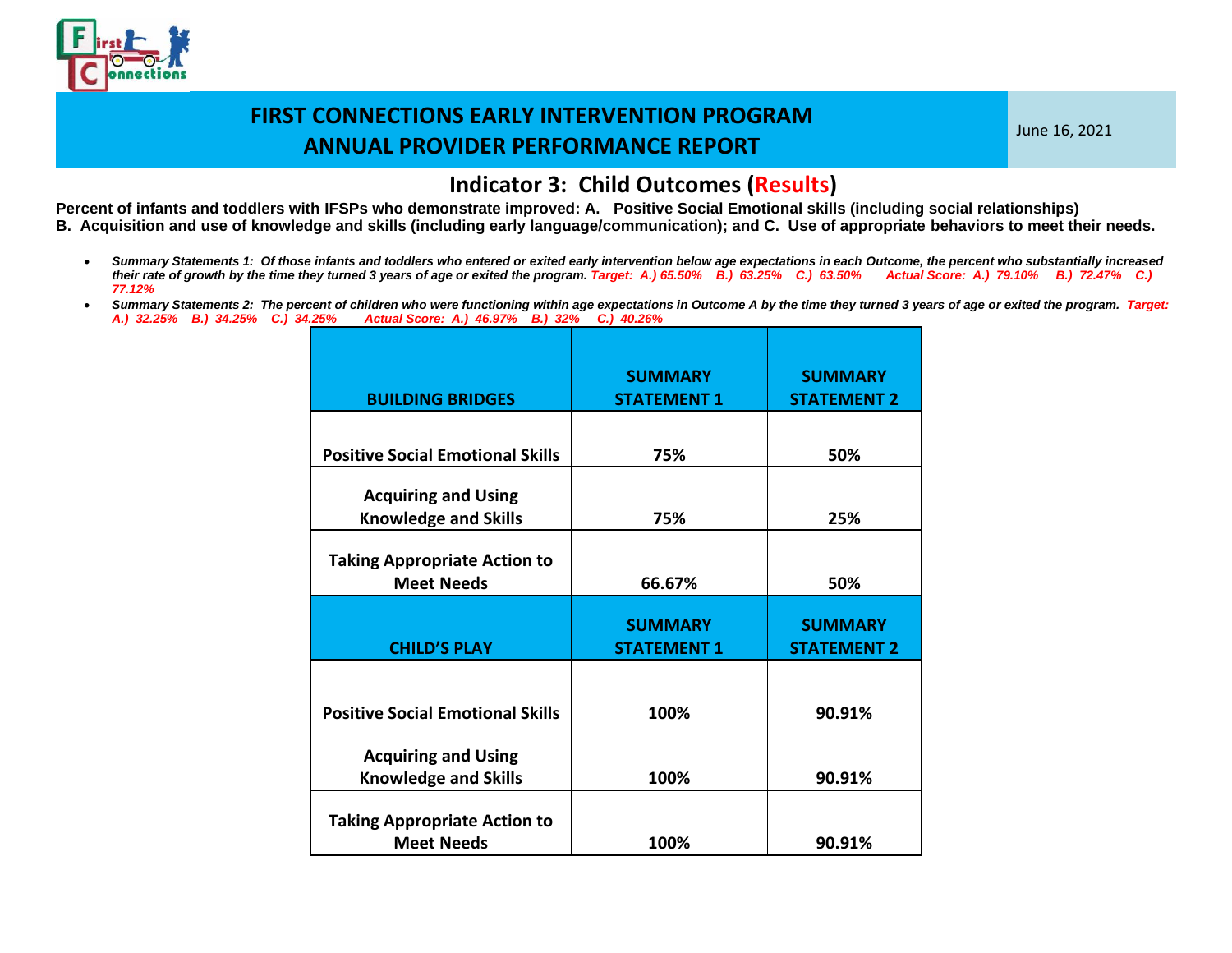

June 16, 2021

#### **Indicator 3: Child Outcomes (Results)**

- *Summary Statements 1: Of those infants and toddlers who entered or exited early intervention below age expectations in each Outcome, the percent who substantially increased their rate of growth by the time they turned 3 years of age or exited the program. Target: A.) 65.50% B.) 63.25% C.) 63.50% Actual Score: A.) 79.10% B.) 72.47% C.) 77.12%*
- Summary Statements 2: The percent of children who were functioning within age expectations in Outcome A by the time they turned 3 years of age or exited the program. Target: *A.) 32.25% B.) 34.25% C.) 34.25% Actual Score: A.) 46.97% B.) 32% C.) 40.26%*

| <b>DEVELOPMENTAL RESOURCES</b><br><b>MANAGEMENT</b>                                            | <b>SUMMARY</b><br><b>STATEMENT 1</b> | <b>SUMMARY</b><br><b>STATEMENT 2</b> |
|------------------------------------------------------------------------------------------------|--------------------------------------|--------------------------------------|
|                                                                                                |                                      |                                      |
| <b>Positive Social Emotional Skills</b>                                                        | 100%                                 | 100%                                 |
| <b>Acquiring and Using</b><br><b>Knowledge and Skills</b>                                      | 100%                                 | 100%                                 |
| <b>Taking Appropriate Action to</b><br><b>Meet Needs</b>                                       | 100%                                 | 100%                                 |
| <b>DAVIS EARLY INTERVENTION</b><br><b>SERVICES, LLC (formerly Early</b><br><b>Connections)</b> | <b>SUMMARY</b><br><b>STATEMENT 1</b> | <b>SUMMARY</b><br><b>STATEMENT 2</b> |
| <b>Positive Social Emotional Skills</b>                                                        | 43.75%                               | 27.78%                               |
| <b>Acquiring and Using</b><br><b>Knowledge and Skills</b>                                      | 47.06%                               | 27.78%                               |
| <b>Taking Appropriate Action to</b><br><b>Meet Needs</b>                                       | 52.94%                               | 22.22%                               |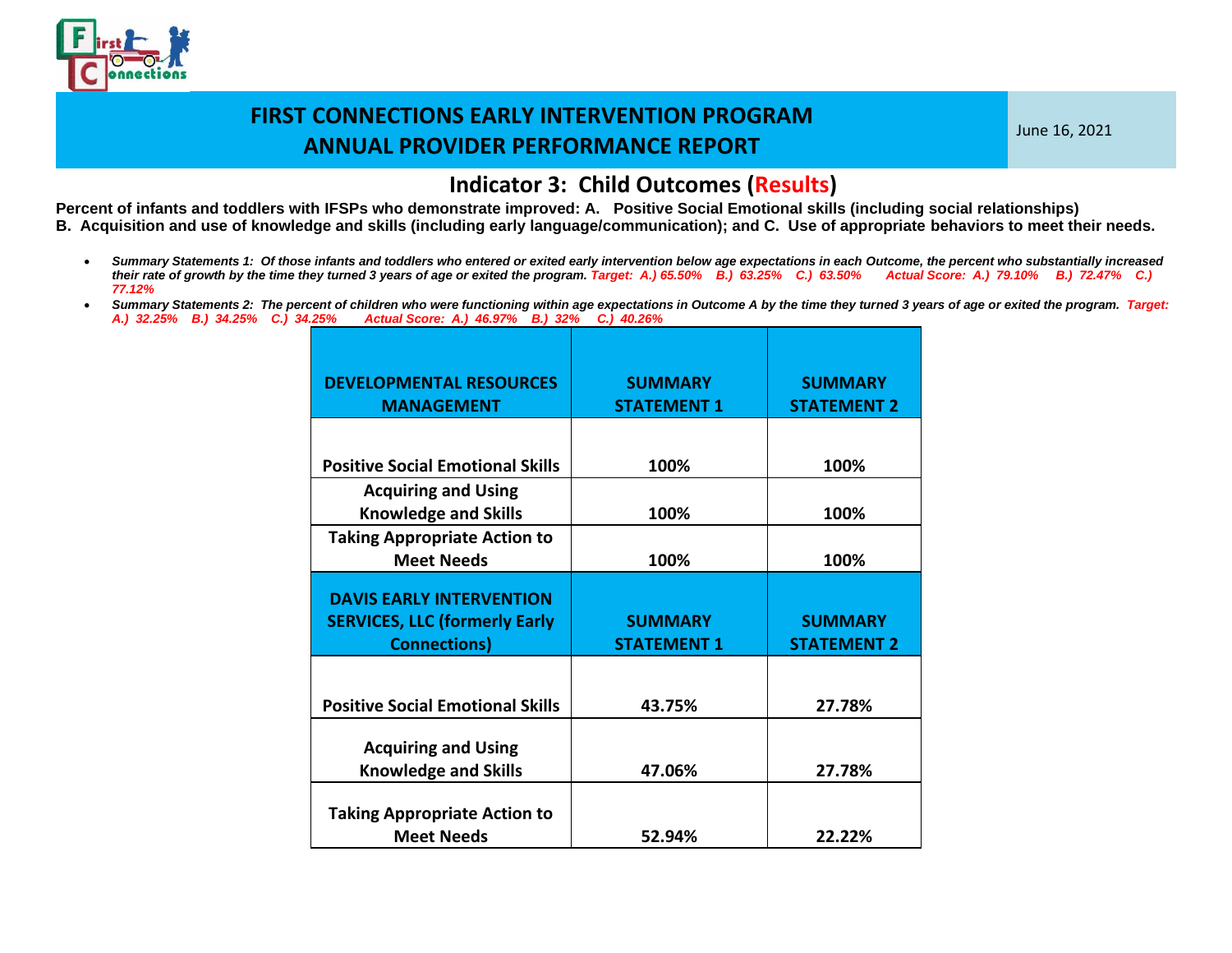

June 16, 2021

#### **Indicator 3: Child Outcomes (Results)**

- *Summary Statements 1: Of those infants and toddlers who entered or exited early intervention below age expectations in each Outcome, the percent who substantially increased their rate of growth by the time they turned 3 years of age or exited the program. Target: A.) 65.50% B.) 63.25% C.) 63.50% Actual Score: A.) 79.10% B.) 72.47% C.) 77.12%*
- *Summary Statements 2: The percent of children who were functioning within age expectations in Outcome A by the time they turned 3 years of age or exited the program. Target: A.) 32.25% B.) 34.25% C.) 34.25% Actual Score: A.) 46.97% B.) 32% C.) 40.26%*

| <b>FIRST STEP INC.</b>                                    | <b>SUMMARY</b><br><b>STATEMENT 1</b> | <b>SUMMARY</b><br><b>STATEMENT 2</b> |
|-----------------------------------------------------------|--------------------------------------|--------------------------------------|
|                                                           |                                      |                                      |
| <b>Positive Social Emotional Skills</b>                   | 42.86%                               | 22.22%                               |
| <b>Acquiring and Using</b><br><b>Knowledge and Skills</b> | 37.50%                               | 11.11%                               |
| <b>Taking Appropriate Action to</b><br><b>Meet Needs</b>  | 55.56%                               | 0%                                   |
|                                                           |                                      |                                      |
| <b>FRIENDSHIP COMMUNITY</b><br><b>CARE</b>                | <b>SUMMARY</b><br><b>STATEMENT 1</b> | <b>SUMMARY</b><br><b>STATEMENT 2</b> |
|                                                           |                                      |                                      |
| <b>Positive Social Emotional Skills</b>                   | 100%                                 | 100%                                 |
| <b>Acquiring and Using</b>                                |                                      |                                      |
| <b>Knowledge and Skills</b>                               | 33.33%                               | 50%                                  |
| <b>Taking Appropriate Action to</b>                       |                                      |                                      |
|                                                           |                                      |                                      |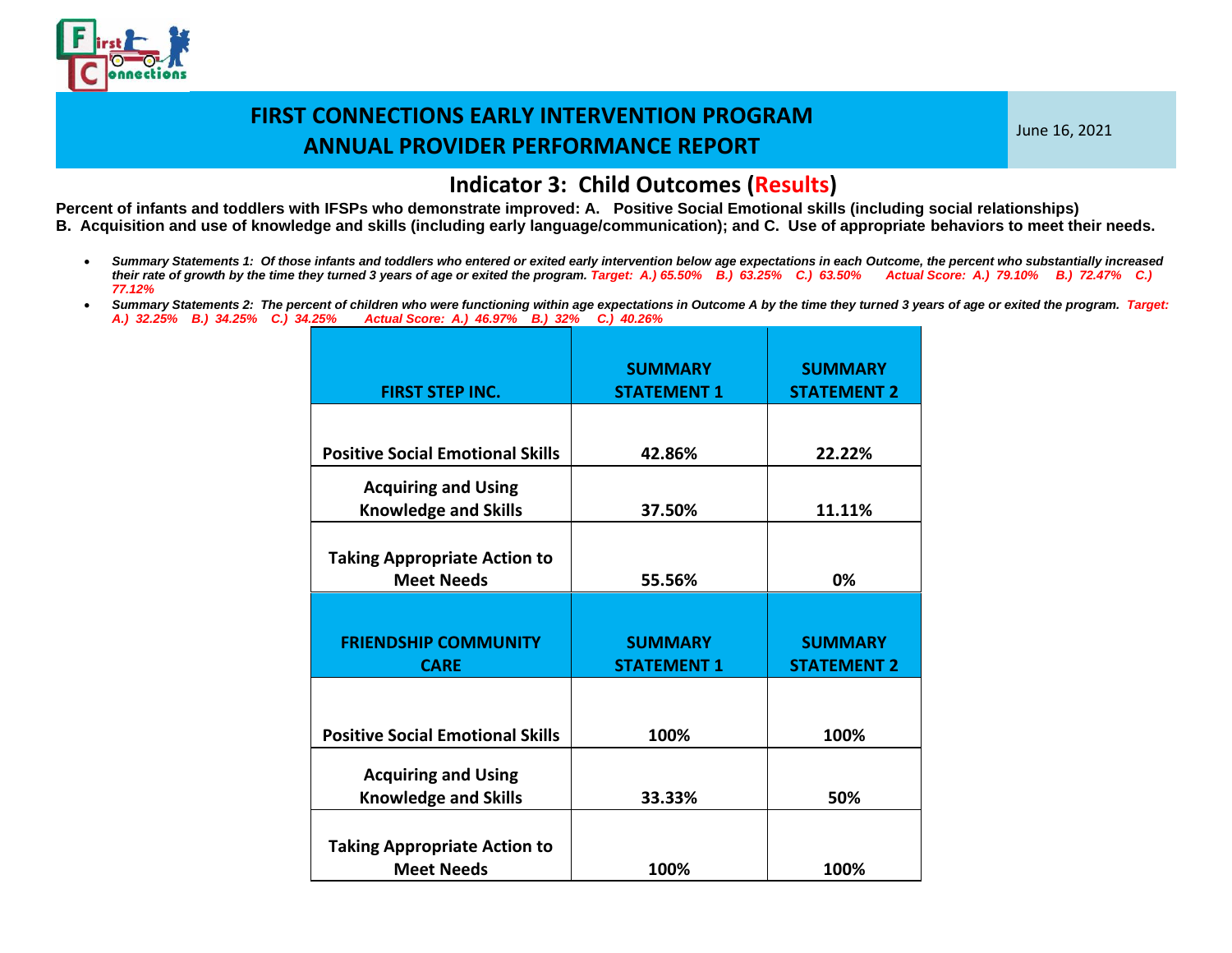

June 16, 2021

#### **Indicator 3: Child Outcomes (Results)**

- *Summary Statements 1: Of those infants and toddlers who entered or exited early intervention below age expectations in each Outcome, the percent who substantially increased their rate of growth by the time they turned 3 years of age or exited the program. Target: A.) 65.50% B.) 63.25% C.) 63.50% Actual Score: A.) 79.10% B.) 72.47% C.) 77.12%*
- *Summary Statements 2: The percent of children who were functioning within age expectations in Outcome A by the time they turned 3 years of age or exited the program. Target: A.) 32.25% B.) 34.25% C.) 34.25% Actual Score: A.) 46.97% B.) 32% C.) 40.26%*

| <b>Hands On Learning</b>                                  | <b>SUMMARY</b><br><b>STATEMENT 1</b> | <b>SUMMARY</b><br><b>STATEMENT 2</b> |
|-----------------------------------------------------------|--------------------------------------|--------------------------------------|
|                                                           |                                      |                                      |
| <b>Positive Social Emotional Skills</b>                   | 90%                                  | 30%                                  |
| <b>Acquiring and Using</b><br><b>Knowledge and Skills</b> | 90%                                  | 30%                                  |
| <b>Taking Appropriate Action to</b><br><b>Meet Needs</b>  | 100%                                 | 40%                                  |
|                                                           |                                      |                                      |
|                                                           |                                      |                                      |
| <b>HANDS THAT HELP</b>                                    | <b>SUMMARY</b><br><b>STATEMENT 1</b> | <b>SUMMARY</b><br><b>STATEMENT 2</b> |
| <b>Positive Social Emotional</b>                          |                                      |                                      |
| <b>Skills</b>                                             | 100%                                 | 91.67%                               |
| <b>Acquiring and Using</b>                                |                                      |                                      |
| <b>Knowledge and Skills</b>                               | 100%                                 | 91.67%                               |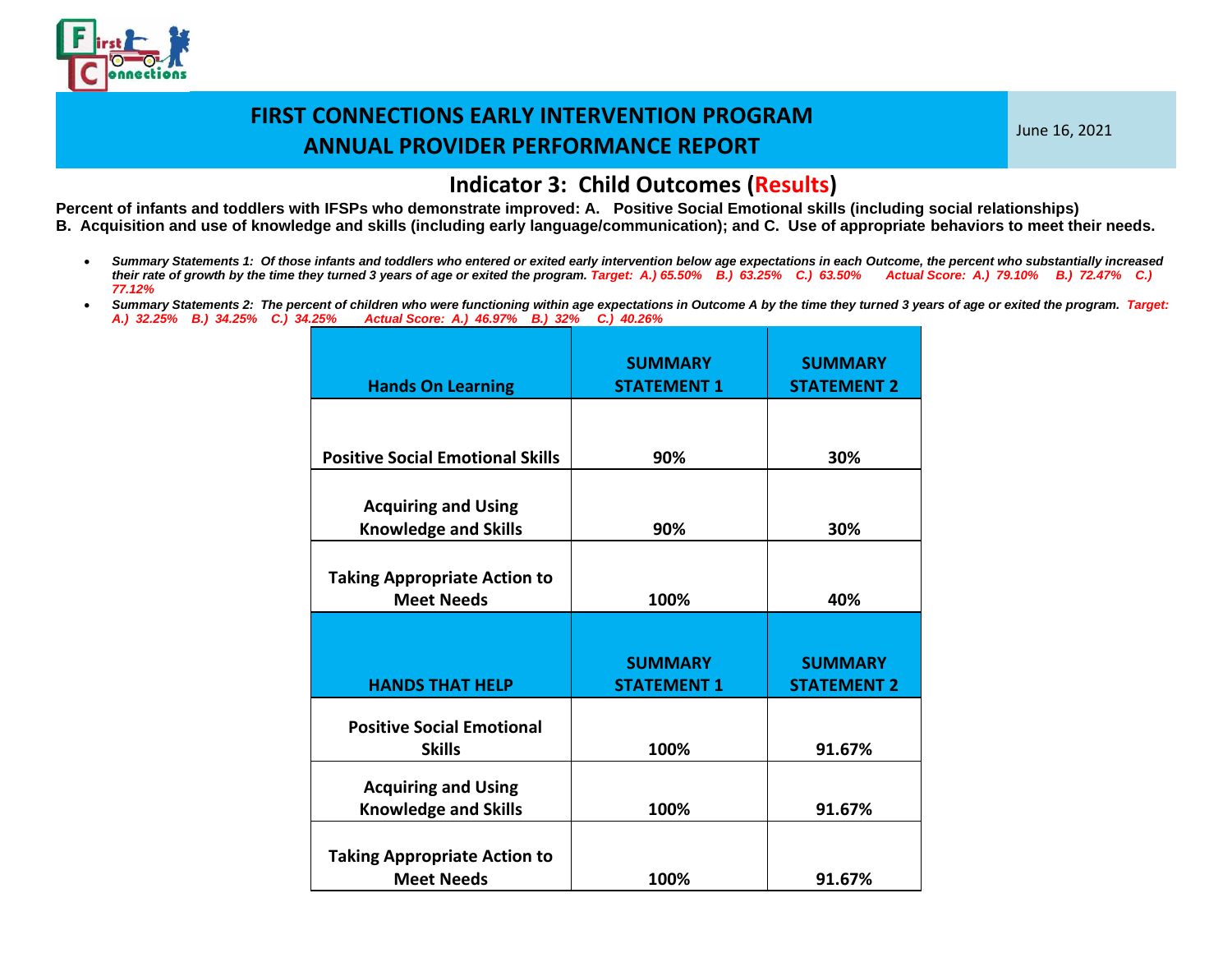

June 16, 2021

#### **Indicator 3: Child Outcomes (Results)**

- *Summary Statements 1: Of those infants and toddlers who entered or exited early intervention below age expectations in each Outcome, the percent who substantially increased their rate of growth by the time they turned 3 years of age or exited the program. Target: A.) 65.50% B.) 63.25% C.) 63.50% Actual Score: A.) 79.10% B.) 72.47% C.) 77.12%*
- *Summary Statements 2: The percent of children who were functioning within age expectations in Outcome A by the time they turned 3 years of age or exited the program. Target: A.) 32.25% B.) 34.25% C.) 34.25% Actual Score: A.) 46.97% B.) 32% C.) 40.26%*

| <b>HRS ASSOCIATES</b>                                    | <b>SUMMARY</b><br><b>STATEMENT 1</b> | <b>SUMMARY</b><br><b>STATEMENT 2</b> |
|----------------------------------------------------------|--------------------------------------|--------------------------------------|
|                                                          |                                      |                                      |
| <b>Positive Social Emotional Skills</b>                  | 96%                                  | 57.69%                               |
| <b>Acquiring and Using</b>                               |                                      |                                      |
| <b>Knowledge and Skills</b>                              | 92.31%                               | 30.77%                               |
| <b>Taking Appropriate Action to</b><br><b>Meet Needs</b> | 100%                                 | 42.31%                               |
|                                                          |                                      |                                      |
|                                                          | <b>SUMMARY</b>                       | <b>SUMMARY</b>                       |
| <b>KIDSOURCE</b>                                         | <b>STATEMENT 1</b>                   | <b>STATEMENT 2</b>                   |
| <b>Positive Social Emotional Skills</b>                  | 76.95%                               | 35.71%                               |
|                                                          |                                      |                                      |
| <b>Acquiring and Using</b>                               |                                      |                                      |
| <b>Knowledge and Skills</b>                              | 69.57%                               | 22.05%                               |
| <b>Taking Appropriate Action to</b><br><b>Meet Needs</b> |                                      |                                      |
|                                                          | 72.90%                               | 29.19%                               |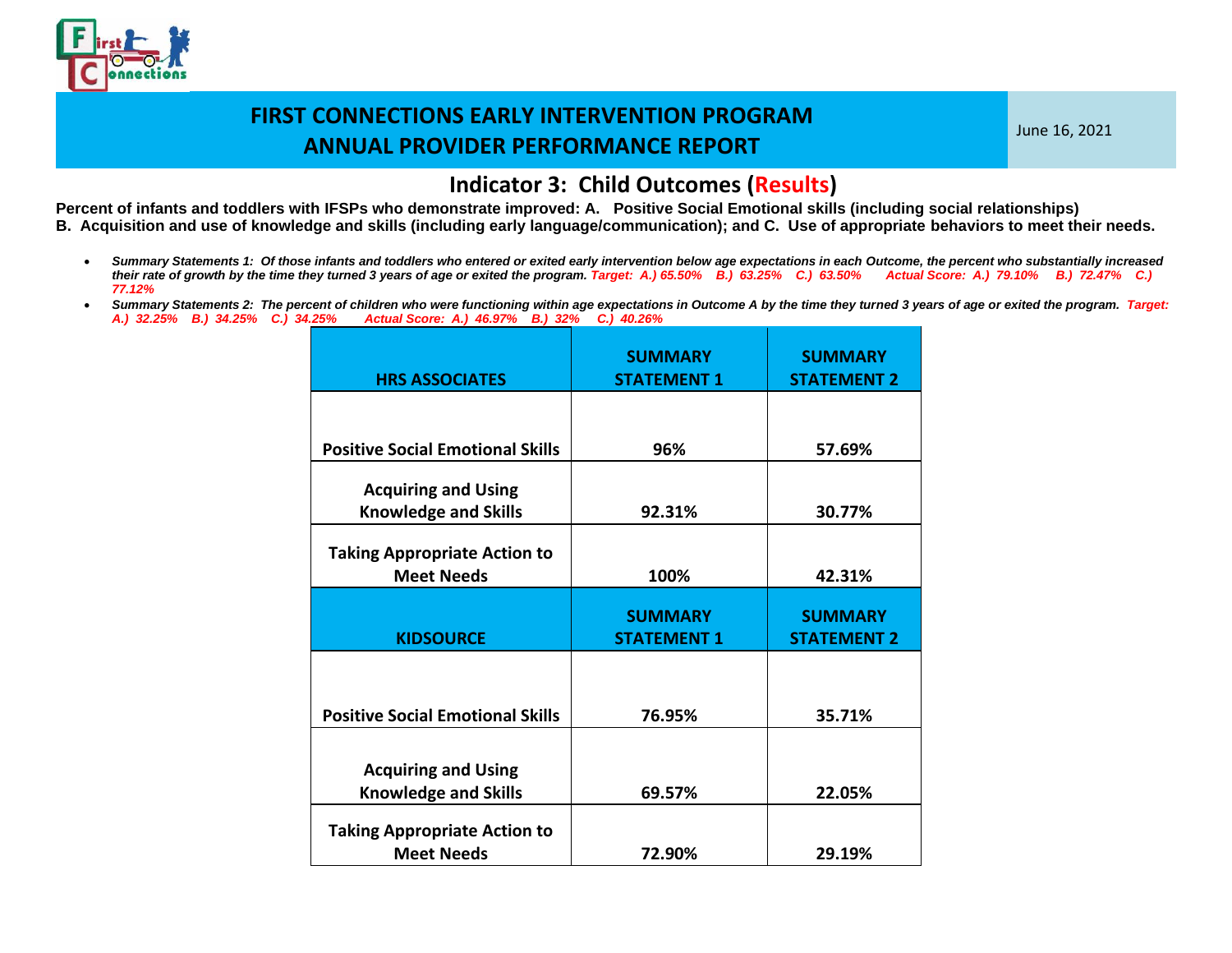

June 16, 2021

#### **Indicator 3: Child Outcomes (Results)**

- *Summary Statements 1: Of those infants and toddlers who entered or exited early intervention below age expectations in each Outcome, the percent who substantially increased their rate of growth by the time they turned 3 years of age or exited the program. Target: A.) 65.50% B.) 63.25% C.) 63.50% Actual Score: A.) 79.10% B.) 72.47% C.) 77.12%*
- Summary Statements 2: The percent of children who were functioning within age expectations in Outcome A by the time they turned 3 years of age or exited the program. Target: *A.) 32.25% B.) 34.25% C.) 34.25% Actual Score: A.) 46.97% B.) 32% C.) 40.26%*

| <b>LITTLE BITY CITY THERAPEUTIC</b><br><b>SERVICES</b>       | <b>SUMMARY</b><br><b>STATEMENT 1</b> | <b>SUMMARY</b><br><b>STATEMENT 2</b> |
|--------------------------------------------------------------|--------------------------------------|--------------------------------------|
| <b>Positive Social and Emotional</b><br><b>Skills</b>        | 88.46%                               | 42.86%                               |
| <b>Acquisition and Use of</b><br><b>Knowledge and Skills</b> | 78.57%                               | 32.14%                               |
| <b>Taking Appropriate Action to</b><br><b>Meet Needs</b>     | 80.77%                               | 39.29%                               |
| <b>PATHWAYS PEDIATRIC</b><br><b>THERAPIES</b>                | <b>SUMMARY</b><br><b>STATEMENT 1</b> | <b>SUMMARY</b><br><b>STATEMENT 2</b> |
| <b>Positive Social Emotional Skills</b>                      | 70%                                  | 45.45%                               |
| <b>Acquiring and Using</b><br><b>Knowledge and Skills</b>    | 80%                                  | 54.55%                               |
| <b>Taking Appropriate Action to</b><br><b>Meet Needs</b>     | 80%                                  | 54.55%                               |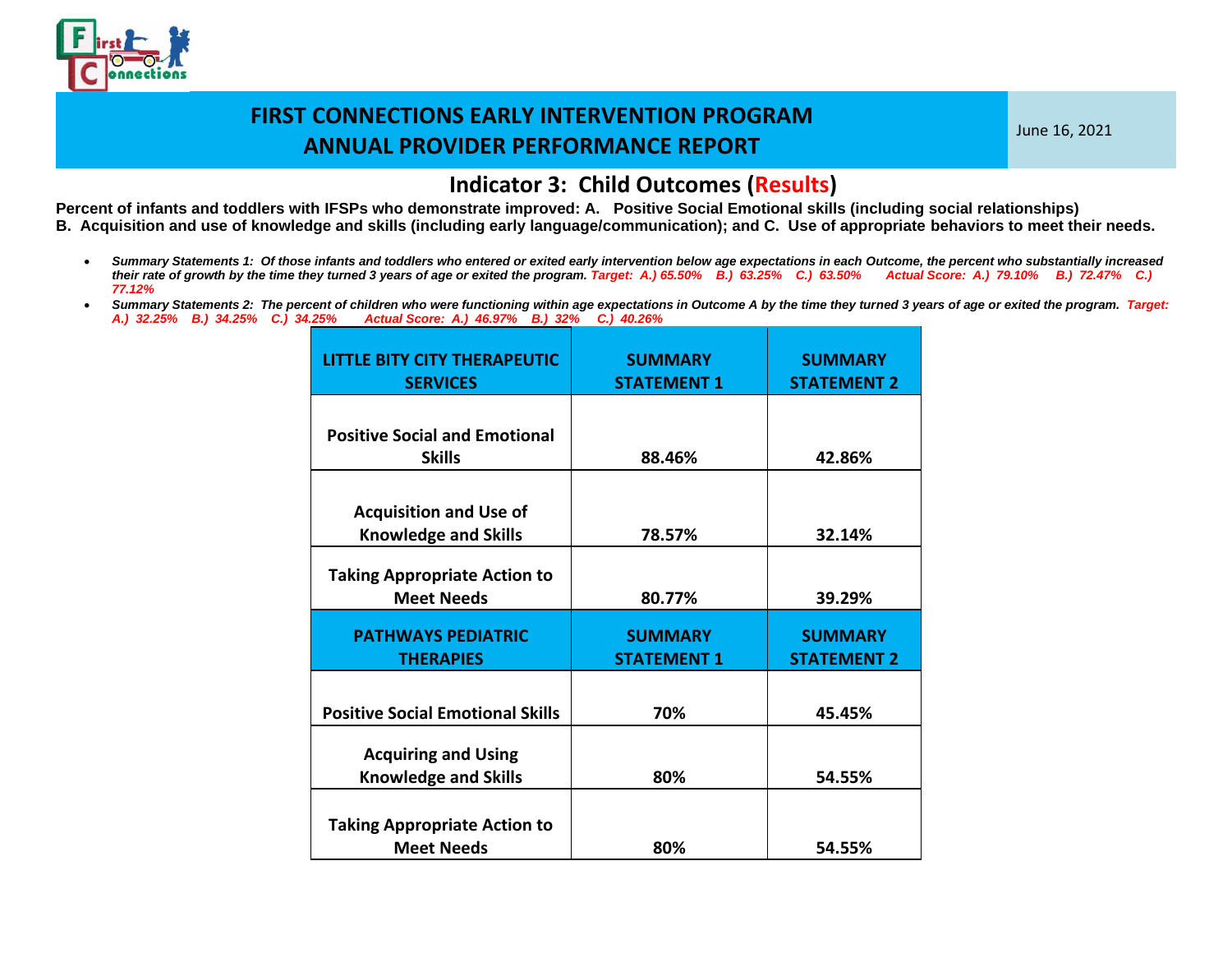

June 16, 2021

#### **Indicator 3: Child Outcomes (Results)**

- *Summary Statements 1: Of those infants and toddlers who entered or exited early intervention below age expectations in each Outcome, the percent who substantially increased their rate of growth by the time they turned 3 years of age or exited the program. Target: A.) 65.50% B.) 63.25% C.) 63.50% Actual Score: A.) 79.10% B.) 72.47% C.) 77.12%*
- Summary Statements 2: The percent of children who were functioning within age expectations in Outcome A by the time they turned 3 years of age or exited the program. Target: *A.) 32.25% B.) 34.25% C.) 34.25% Actual Score: A.) 46.97% B.) 32% C.) 40.26%*

| PEDIATRIC THERAPY, INC.                                      | <b>SUMMARY</b><br><b>STATEMENT 1</b> | <b>SUMMARY</b><br><b>STATEMENT 2</b> |
|--------------------------------------------------------------|--------------------------------------|--------------------------------------|
|                                                              |                                      |                                      |
| <b>Positive Social Emotional Skills</b>                      | 75%                                  | 25%                                  |
| <b>Acquiring and Using</b><br><b>Knowledge and Skills</b>    | 100%                                 | 75%                                  |
| <b>Taking Appropriate Action to</b><br><b>Meet Needs</b>     | 75%                                  | 75%                                  |
|                                                              | <b>SUMMARY</b>                       | <b>SUMMARY</b>                       |
| <b>PHYSICIANS THERAPY GROUP</b>                              | <b>STATEMENT 1</b>                   | <b>STATEMENT 2</b>                   |
|                                                              |                                      |                                      |
| <b>Positive Social Emotional Skills</b>                      | 92.31%                               | 50%                                  |
| <b>Acquisition and Use of</b><br><b>Knowledge and Skills</b> | 87.50%                               | 6.25%                                |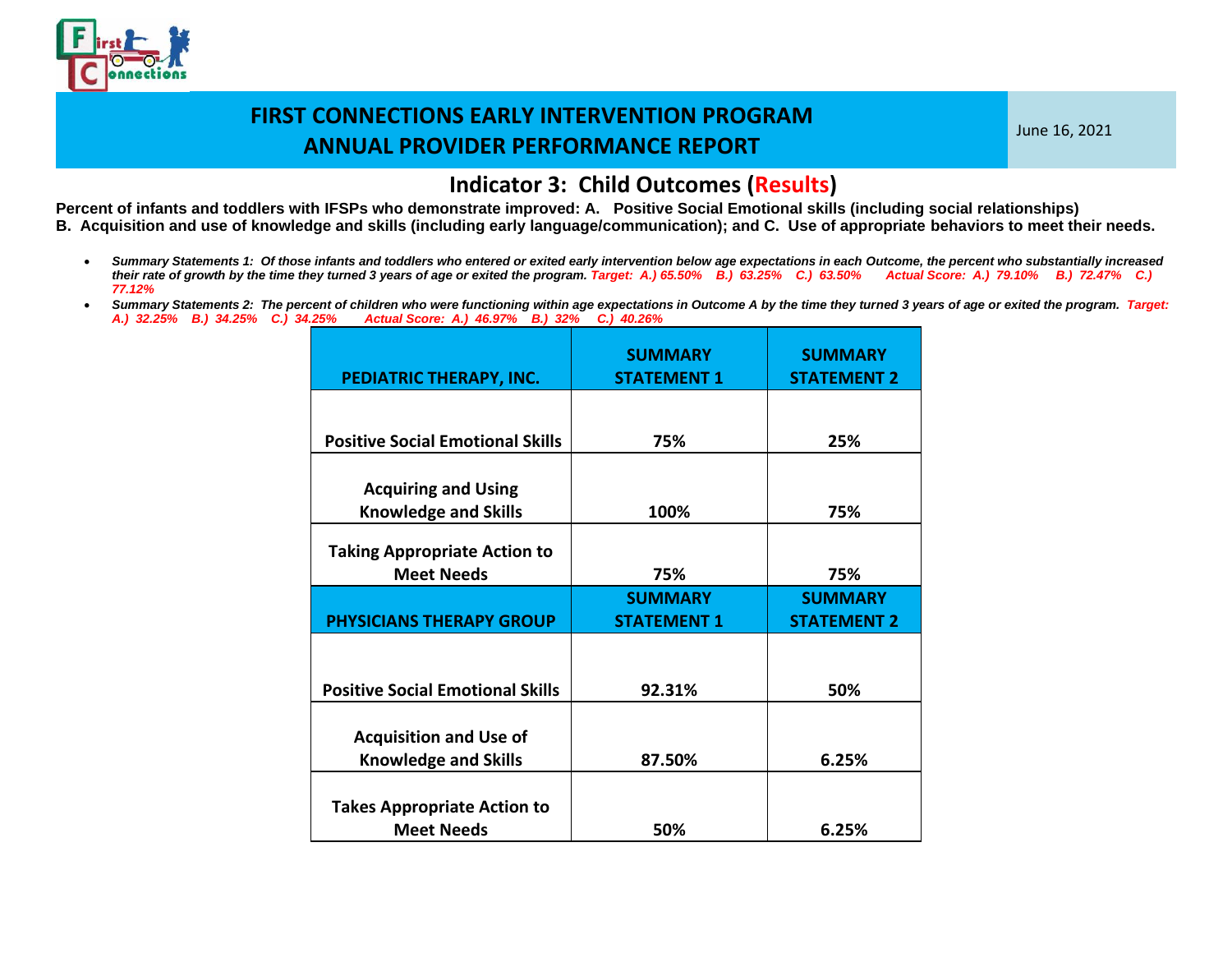

June 16, 2021

#### **Indicator 3: Child Outcomes (Results)**

- *Summary Statements 1: Of those infants and toddlers who entered or exited early intervention below age expectations in each Outcome, the percent who substantially increased their rate of growth by the time they turned 3 years of age or exited the program. Target: A.) 65.50% B.) 63.25% C.) 63.50% Actual Score: A.) 79.10% B.) 72.47% C.) 77.12%*
- Summary Statements 2: The percent of children who were functioning within age expectations in Outcome A by the time they turned 3 years of age or exited the program. Target:<br>A.) 32.25% B.) 34.25% C.) 34.25% Actual Score: A *A.) 32.25% B.) 34.25% C.) 34.25% Actual Score: A.) 46.97% B.) 32% C.) 40.26%*

| <b>SOUTH ARKANSAS</b><br><b>DEVELOPMENTAL CENTER FOR</b> | <b>SUMMARY</b>     | <b>SUMMARY</b>     |
|----------------------------------------------------------|--------------------|--------------------|
| <b>CHILDREN &amp; FAMILIES</b>                           | <b>STATEMENT 1</b> | <b>STATEMENT 2</b> |
|                                                          |                    |                    |
| <b>Positive Social Emotional Skills</b>                  | 100%               | 100%               |
| <b>Acquisition and Use of</b>                            |                    |                    |
| <b>Knowledge and Skills</b>                              | 100%               | 50%                |
|                                                          |                    |                    |
| <b>Takes Appropriate Action to</b>                       |                    |                    |
| <b>Meet Needs</b>                                        | 100%               | 50%                |
|                                                          |                    |                    |
|                                                          | <b>SUMMARY</b>     | <b>SUMMARY</b>     |
| <b>THE DONI MARTIN CENTER</b>                            | <b>STATEMENT 1</b> | <b>STATEMENT 2</b> |
|                                                          |                    |                    |
|                                                          |                    |                    |
| <b>Positive Social Emotional Skills</b>                  | 100%               | 0%                 |
|                                                          |                    |                    |
| <b>Acquisition and Use of</b>                            |                    |                    |
| <b>Knowledge and Skills</b>                              | 50%                | 0%                 |
| <b>Takes Appropriate Action to</b>                       |                    |                    |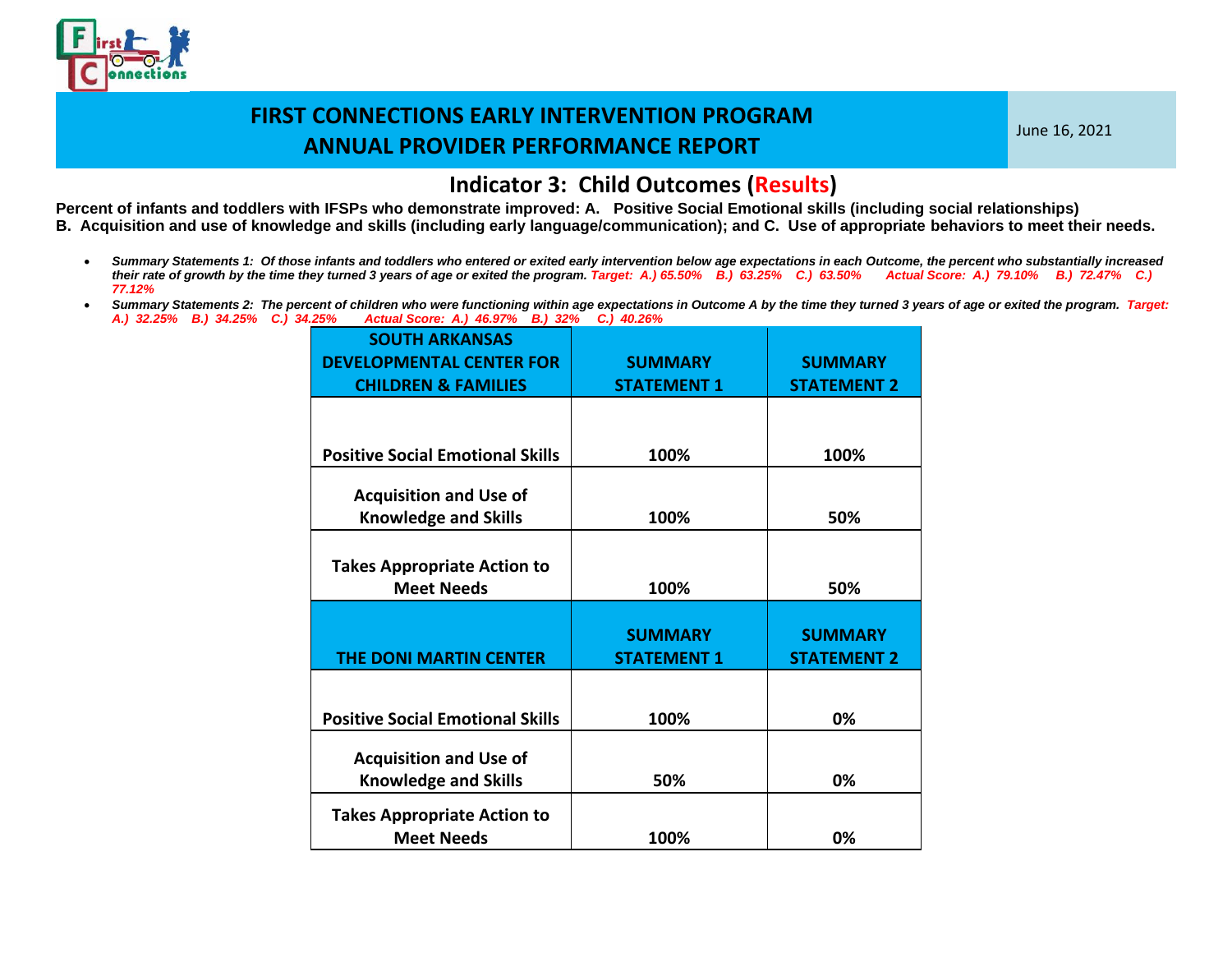

June 16, 2021

#### **Indicator 3: Child Outcomes (Results)**

- *Summary Statements 1: Of those infants and toddlers who entered or exited early intervention below age expectations in each Outcome, the percent who substantially increased their rate of growth by the time they turned 3 years of age or exited the program. Target: A.) 65.50% B.) 63.25% C.) 63.50% Actual Score: A.) 79.10% B.) 72.47% C.) 77.12%*
- Summary Statements 2: The percent of children who were functioning within age expectations in Outcome A by the time they turned 3 years of age or exited the program. Target: *A.) 32.25% B.) 34.25% C.) 34.25% Actual Score: A.) 46.97% B.) 32% C.) 40.26%*

| <b>THE LEARNING CENTER OF</b>                            | <b>SUMMARY</b>                       | <b>SUMMARY</b>                       |
|----------------------------------------------------------|--------------------------------------|--------------------------------------|
| <b>NORTHEAST ARKANSAS, INC.</b>                          | <b>STATEMENT 1</b>                   | <b>STATEMENT 2</b>                   |
|                                                          |                                      |                                      |
|                                                          |                                      |                                      |
| <b>Positive Social Emotional Skills</b>                  | 100%                                 | 66.67%                               |
|                                                          |                                      |                                      |
| <b>Acquiring and Using</b>                               |                                      |                                      |
| <b>Knowledge and Skills</b>                              | 66.67%                               | 33.33%                               |
|                                                          |                                      |                                      |
| <b>Taking Appropriate Action to</b>                      |                                      |                                      |
| <b>Meet Needs</b>                                        | 50%                                  | 66.67%                               |
|                                                          |                                      |                                      |
|                                                          |                                      |                                      |
| <b>THERAKIDS</b>                                         | <b>SUMMARY</b><br><b>STATEMENT 1</b> | <b>SUMMARY</b><br><b>STATEMENT 2</b> |
|                                                          |                                      |                                      |
|                                                          |                                      |                                      |
| <b>Positive Social Emotional Skills</b>                  | 84.62%                               | 57.14%                               |
|                                                          |                                      |                                      |
|                                                          |                                      |                                      |
| <b>Acquiring and Using</b>                               |                                      |                                      |
| <b>Knowledge and Skills</b>                              | 85.71%                               | 42.86%                               |
|                                                          |                                      |                                      |
| <b>Taking Appropriate Action to</b><br><b>Meet Needs</b> | 92.86%                               | 35.71%                               |